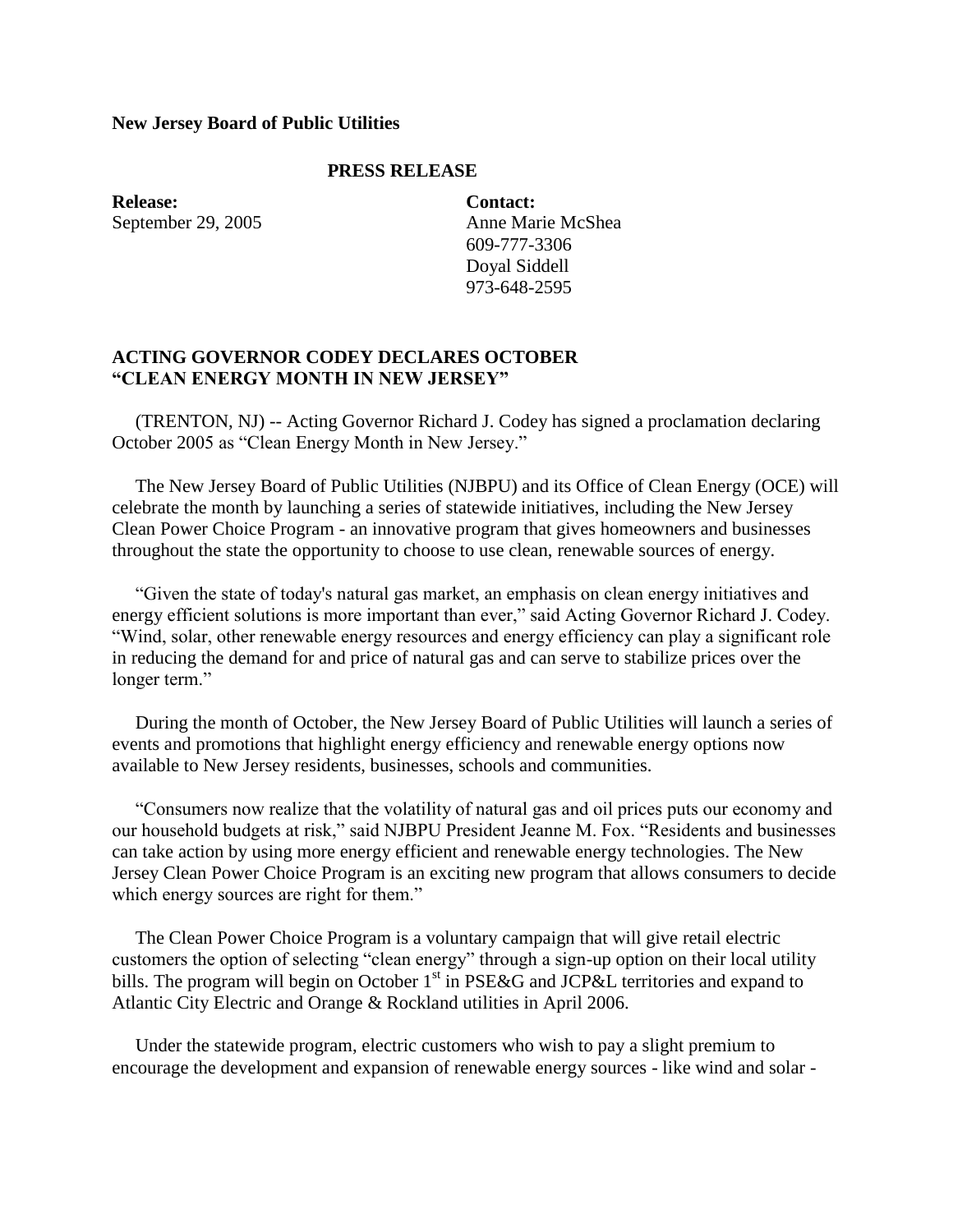will be able to subscribe to the program and select from multiple clean power products and marketers, without having to switch their supplier.

 Also as part of Clean Energy Month, the NJBPU and its OCE will work to promote public awareness of our State's energy needs and the energy options that are available to all New Jersey residents.

## Activities include:

- The NJBPU and its OCE hosted the 2005 New Jersey Clean Energy Conference on September  $26<sup>th</sup>$  at the New Brunswick Hyatt Regency Hotel. The conference brought together almost 400 leading clean energy market participants to focus on emerging issues in energy markets and financing opportunities commercial and business customers considering clean energy technologies.
- Announcement of New Jersey Clean Energy Leadership Awards. As part of this year's  $\bullet$ New Jersey Clean Energy Conference, the NJBPU and its OCE recognized clean energy leaders that made powerful choices to select energy efficient and renewable energy technologies to benefit their businesses and communities. The awards were presented to: Montclair Township \_ NJ Clean Energy Municipality; Bayonne Board of Education \_ NJ Clean Energy School; Johnson & Johnson of New Brunswick \_ NJ Clean Business Leader of the Year; Dome-Tech Solar of Edison \_ NJ Clean Energy Market Innovator; and the NJ Synod of the Evangelical Lutheran Church, of Hamilton \_ the NJ Clean Energy YOUR POWER TO SAVE Project of the Year.
- Participation in National "Change A Light" Campaign. Acting Governor Richard J. Codey and the NJBPU are recognizing October  $5<sup>th</sup>$  - ENERGY STAR Change A Light Day - and supporting the nationwide "ENERGY STAR Change a Light" campaign to encourage New Jersey families to pledge greater energy efficiency and environmental stewardship by changing a single light. New Jersey, in partnership with the United States Department of Energy (DOE) and the United States Environmental Protection Agency (EPA), encourages residents to change a single light in their homes to ENERGY STAR through the Change A Light campaign. For example, if every household in New Jersey changed just one light bulb to an ENERGY STAR qualified one, savings would total more than \$20.5 million in energy costs each year. This year, New Jersey's participation in the Change A Light campaign will include special discounts on energy efficient compact florescent light bulbs at retailers across the state. What's more, the OCE will participate in dozens of retailer events in New Jersey to promote ENERGY STAR qualified light bulbs and fixtures.
- Free Home Energy Analysis. As winter approaches, New Jersey residents will be encouraged to find out more about their home energy use and ways to save. The Home Energy Analysis is a free, on-line energy survey that helps residential customers examine their energy use and offers them measures to implement that save energy and money on their bills. The survey is found on line at the New Jersey's Clean Energy Program website [www.njcleanenergy.com.](http://www.njcleanenergy.com/) The energy survey includes questions related to the type of home they live in, the type and age of their appliances, and the lighting they use, and it gives them tips on how to conserve. At the end of the interactive ten-minute questionnaire, the customer receives a summary report based on their answers.